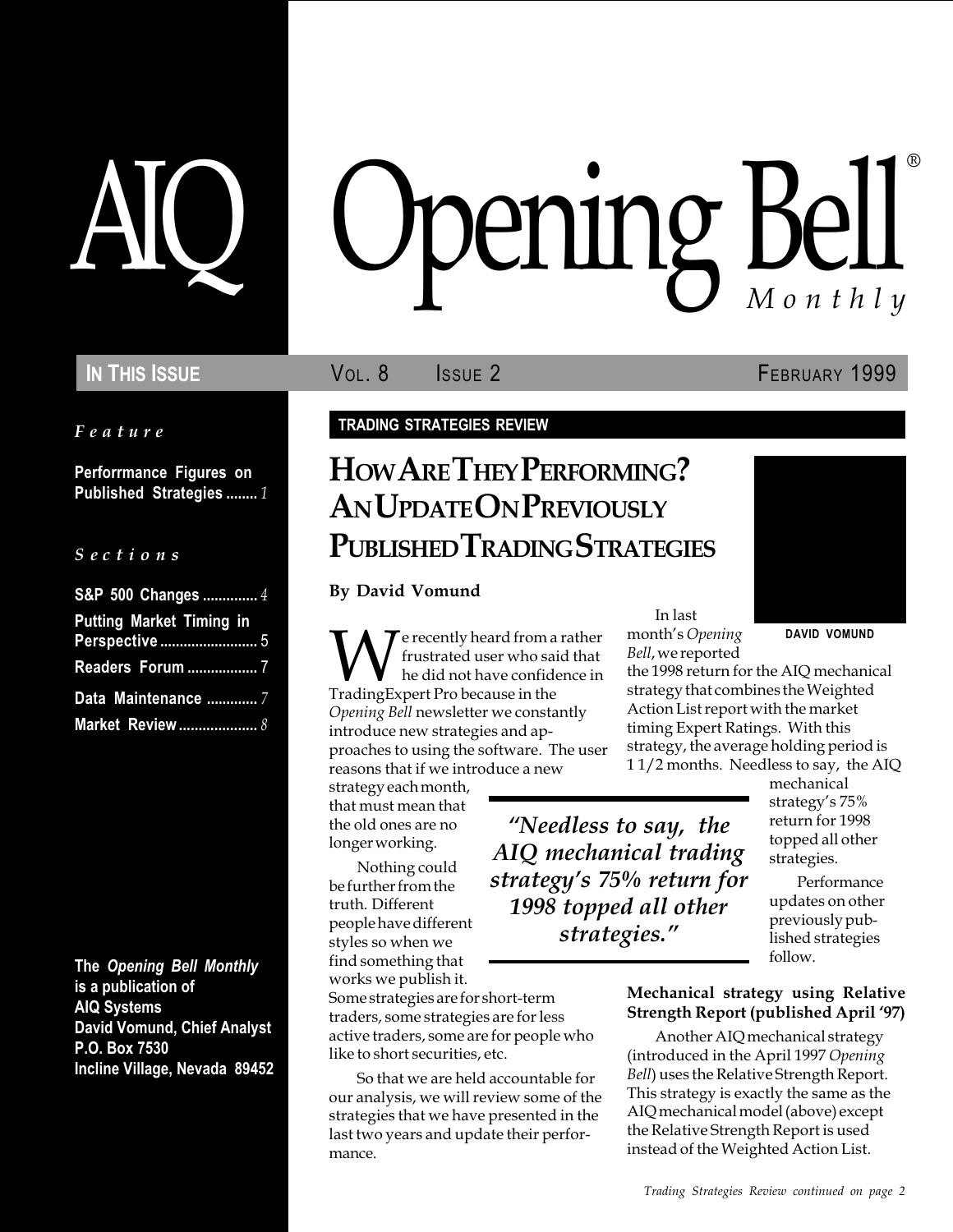#### TRADING STRATEGIES REVIEW continued . . .

This second strategy is more volatile because high relative strength stocks can fall like a rock in a bearish market. However, with the exception of 1998, these two mechanical strategies have performed about the same historically.

In review, we ran the daily Relative Strength Long-Term Strong Report every time there was an AIQ market timing buy signal (an Expert

Rating of 95 or greater on ticker DJIA). Only the first market timing signal in a string of buy signals is used and no confirmation is applied to market timing signals. When a market timing buy is registered, the top five stocks that appear on the Relative Strength Report are purchased and held until a market sell signal is registered, at which time all positions are moved to cash. Only Standard & Poor's 500 stocks are purchased.

Like the strategy using the Weighted Action List, the Relative Strength Report model has an average holding period of 1 1/2 months.

To obtain percentage return figures, we made the following assumptions:

- The buy and sell points for the stocks were the opening prices the day after the market timing Expert Rating.
- Commissions were factored in using a discount commission rate of \$20 per trade.
- Slippage, dividends, and money market interest received were not factored in.

Since this strategy was first published in April 1997, we have continuously updated the trades so the stock purchases reflect the infor-

#### mation that was available at that time. This is more accurate than running a backtest using today's S&P 500 stocks.

For the year ending 1997, the strategy returned 51.6%. In 1998, the performance dropped to 11.5%, which is close to what the average equity mutual fund returned. A list of the individual trade dates and the securities that were purchased are found in Table 1.

This table lists the average return of the five stocks that were purchased for each trade along with the S&P 500's return. Again, the percent change figures are based on the opening price the day after the market timing Expert Rating.

When we introduced this strategy we emphasized, as noted above, that it was a volatile strategy because high relative strength stocks can nose-dive in a bearish market. Indeed, when the AIQ timing model was on the wrong side of the market in August of 1998 the portfolio fell more than 10%, which represents its worst drawdown in our historical testing.

#### Dogs of the OEX (published March 1998)

Last March we presented a model that applied the Dogs of the Dow

strategy to Standard & Poor's 100 stocks. Our point in the article was that too many people were following the Dogs of the Dow strategy so the strategy was losing its effectiveness. Yet, the philosophy of buying high yielding large-capitalization stocks is sound.

Therefore, instead of applying the Poor's 100 (OEX) stocks.

#### PLEASE SEND CORRESPONDENCE TO:

#### Opening Bell Monthly G.R. Barbor, Editor P.O. Box 7530 Incline Village, NV 89452

AIQ Opening Bell Monthly does not intend to make trading recommendations, nor do we publish, keep or claim any track records. It is designed as a serious tool to aid investors in their trading decisions through the use of AIQ software and an increased familiarity with technical indicators and trading strategies. AIQ reserves the right to use or edit submissions.

For subscription information, phone 1-800-332-2999 or 1-775-831-2999. © 1992-1999 , AIQ Systems

ER Buy ER Sell S&P 500 Stocks Portfolio Holdings Date Date % Change % Change (Stock Symbols)

12/31/97 01/08/98 -1.48 -0.31 CINF,U,NAV,TCOMA,T 01/12/98 04/17/98 19.54 19.81 U,CINF,DELL,T,TCOMA 06/02/98 06/10/98 1.76 -1.82 UIS,DELL,NC,F,EMC 06/16/98 07/21/98 7.12 14.24 UIS,DEL,AAPL,EMC,LOW 07/29/98 09/03/98 -12.70 -10.23 DELL,COF,UMG,C,MCIC 09/08/98 10/05/98 -3.41 -9.57 DELL,AAPL,EMC,UMG,CSCO

10/08/98 12/03/98 19.88 4.05 PE,DELL,BLS,PEG,PDG

12/29/98 12/31/98 -1.01 -3.17 SCH,LU,GPS,CSCO,SPLS 1998 Return = 11.5%

strategy to only Dow stocks, we applied the strategy to Standard &

Table 1

# 1998 Results - Relative Strength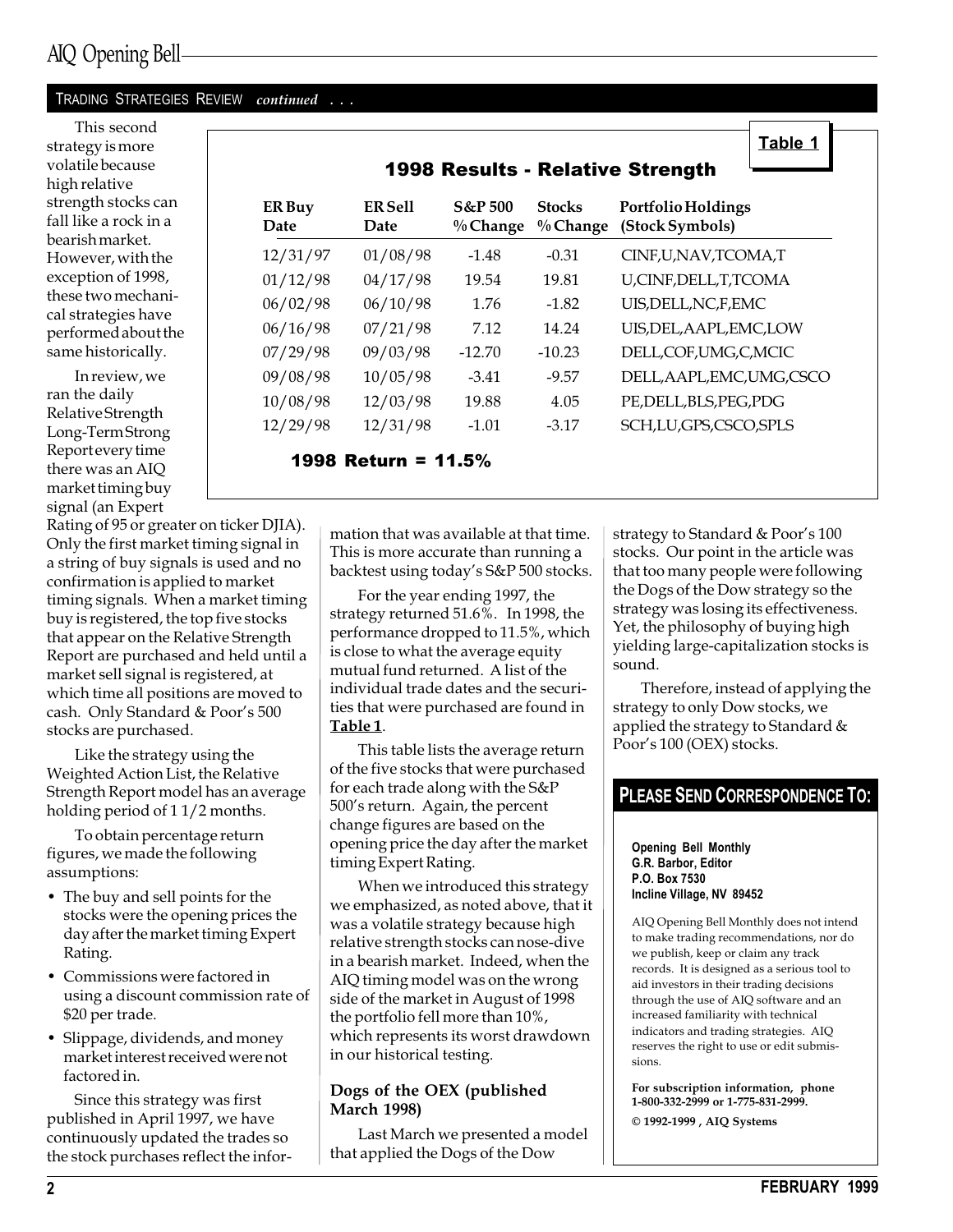#### TRADING STRATEGIES REVIEW continued . . .

In the March Opening Bell, we listed the 15 Dogs of the OEX stocks. Table 2 contains the same list of stocks and updates their total return figures for 1998. This strategy produced an average return of 19.4% which once again beat the actual Dogs of the Dow strategy. This is an attractive return considering the average S&P 500 stock gained about 13% in 1998 and you only had to work one day out of the year in order to achieve this 19.4% return!

| To review the Dogs of the Dow<br>strategy, on the first trading day of<br>each year you buy the ten highest<br>yielding Dow stocks and hold them<br>for the rest of the year. The portfolio is<br>rebalanced using the same strategy at<br>the start of every year. Obviously, this | Ticker     | Yield | 1998 Dogs of the OEX<br>1998<br>Yrly. % Ch. | 1998<br>Total Return $(\%$ | Table 2 |  |
|-------------------------------------------------------------------------------------------------------------------------------------------------------------------------------------------------------------------------------------------------------------------------------------|------------|-------|---------------------------------------------|----------------------------|---------|--|
| is a strategy for long-term investors.                                                                                                                                                                                                                                              | <b>BEL</b> | 3.4   | 18.7                                        | 22.1                       |         |  |
| In our modified strategy, we made                                                                                                                                                                                                                                                   | AN         | 3.3   | 40.7                                        | 44.0                       |         |  |
| a list of the 20 highest yielding OEX                                                                                                                                                                                                                                               | GM         | 3.3   | 17.8                                        | 21.1                       |         |  |
| stocks and then eliminated the five                                                                                                                                                                                                                                                 | WY         | 3.3   | 3.6                                         | 6.9                        |         |  |
| highest yielders (we found the five                                                                                                                                                                                                                                                 | AIT        | 3.0   | 57.5                                        | 60.5                       |         |  |
| highest yielding were either utility<br>stocks or were truly dogs). The                                                                                                                                                                                                             | EK         | 2.9   | 18.9                                        | 21.8                       |         |  |
| remaining 15 stocks were then pur-                                                                                                                                                                                                                                                  | IFF        | 2.9   | $-14.2$                                     | $-11.3$                    |         |  |
| chased and held for the remainder of                                                                                                                                                                                                                                                | <b>MOB</b> | 2.9   | 20.7                                        | 23.6                       |         |  |
| the year.                                                                                                                                                                                                                                                                           | PNU        | 2.9   | 54.6                                        | 57.5                       |         |  |
| In the March Opening Bell, we                                                                                                                                                                                                                                                       | <b>XON</b> | 2.7   | 19.5                                        | 22.2                       |         |  |
| listed the 15 Dogs of the OEX stocks.                                                                                                                                                                                                                                               | <b>MMM</b> | 2.6   | $-13.3$                                     | $-10.7$                    |         |  |
| Table 2 contains the same list of                                                                                                                                                                                                                                                   | <b>NSC</b> | 2.6   | 3.9                                         | 6.5                        |         |  |
| stocks and updates their total return                                                                                                                                                                                                                                               | ALT        | 2.5   | $-21.0$                                     | $-18.5$                    |         |  |
| figures for 1998. This strategy pro-<br>duced an average return of 19.4%                                                                                                                                                                                                            | AMP        | 2.5   | 24.0                                        | 26.5                       |         |  |

#### 1998 Average Return = 19.4%

Table 3

In order to keep tracking the  $\vert$  results from this strategy, we have published the 1999 Dogs of the OEX list in Table 3. Few AIQ users have the temperament to buy and hold stocks for an entire year but this list can also be used in an effective trading strategy that switches between growth and value stocks.

> The Dogs of the OEX is a good list of value stocks. The Relative Strength Report used in our previous strategy produces a list of attractive growth stocks. By creating an industry group that represents value stocks and an industry group that represents growth stocks, you can use the RSMD indicator to trade between the two investment philosophies. When the market environment favors value investing, you purchase the Dogs of the OEX stocks. Conversely, when the market environment favors growth stocks, then you purchase high relative strength stocks (this strategy was covered in the May 1998 Opening Bell).

Trading Strategies Review continued on page 4

| Ticker     | Stock                   | Yield |
|------------|-------------------------|-------|
| <b>ETR</b> | Entergy Corp            | 3.9   |
| <b>DOW</b> | Dow Chemical            | 3.8   |
| IFF        | Int'l Flavors & Frag.   | 3.4   |
| <b>PRD</b> | Polaroid Corp.          | 3.2   |
| <b>ALT</b> | Allegheny Teledyne Inc. | 3.1   |
| F          | Ford Motor              | 3.1   |
| <b>MMM</b> | Minn. Mining & Manuf.   | 3.1   |
| WY         | Weyerhaeuser Co.        | 3.1   |
| <b>ONE</b> | Banc One                | 3.0   |
| BAC        | Bank America Corp.      | 3.0   |
| BEL        | Bell Atlantic           | 2.9   |
| GМ         | General Motors          | 2.8   |
| BHI        | Baker Hughes            | 2.6   |
| DD         | Du Pont                 | 2.6   |
| <b>HRS</b> | Harris Corp.            | 2.6   |

## 1999 Dogs of the OEX

FEBRUARY 1999 3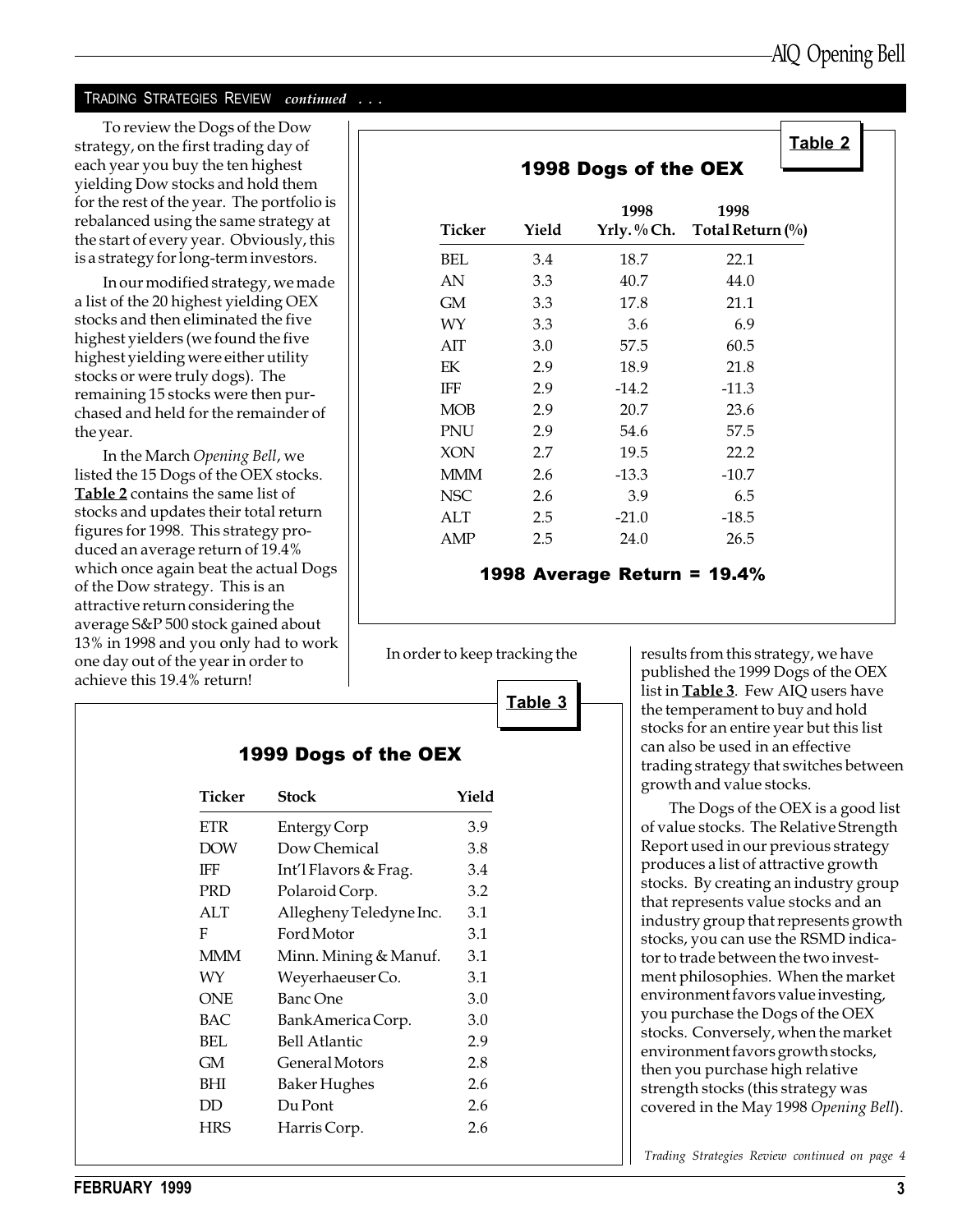#### TRADING STRATEGIES REVIEW continued . . .

#### Divergence EDS Model (published April 1998)

One of the most popular Opening Bell articles last year related to an Expert Design Studio (EDS) model that was published in the April 1998 issue. This model is an effective trading strategy for active traders (average holding period of 14 days).

For this strategy, there are seven rules that must be met for a stock. These rules are as follows:

- 1. Its price must be below its 200 day moving average.
- 2. Its volume must be greater than 200,000 shares.
- 3. It must have a positive divergence in its OBV Percent indicator (i.e., the stock went down at the same time that its OBV Percent indicator increased).
- 4. It must have a positive divergence in its Money Flow indicator (i.e., the stock went down at the same time that its Money Flow indicator went up).
- 5. Its 7 day RSI Wilder indicator must be greater than 50.
- 6. Its MACD indicator must be on a buy (fast line above slow line).
- 7. Its Money Flow RSI (MF RSI) indicator must be greater than 70.

Our historical test published in the April 98 Opening Bell covered the time period 01/02/96 to 03/02/98. Results showed the average trade gained 4.21% before commissions with a 14-day holding period. If you were to buy the S&P 500 index instead of each stock for each trade, the average trade would have been only 1.91%. The annualized return assuming you could trade every selection was 72.68%. There were 128 trades.

In the April article, we were convinced that we didn't overoptimize the system. That means it should work in the future. So how has it performed?

Table 4 shows the results of a test from March 1998 through December 1998. The model continued to outper-

| $\Box$ $\overline{x}$<br>Summey Pasitions                      |                      |                      |                      |                       |  |            |
|----------------------------------------------------------------|----------------------|----------------------|----------------------|-----------------------|--|------------|
| alloyed-12                                                     |                      |                      |                      |                       |  |            |
| Start text date:<br>End test date:                             | 03/02/98<br>12/31/98 |                      |                      |                       |  |            |
|                                                                |                      | Weener<br>---------- | Losen<br>----------  | Neutral<br>---------- |  |            |
| Number of tradez in text.<br>Average periods per trade:        | 147<br>10            | 97<br>10             | 49<br>12             | 12                    |  |            |
| Maginum Profit/Long<br>Average Drawdown                        | <b>压 00は</b>         | 36.07%<br>11.721%    | 24.11 /2<br>11.59(%) |                       |  |            |
| Average Profit/Lass<br>Average SPX Profit/Lass:                | 2.72%<br>1.42%       | 9.97%<br>3.03%       | 11.57 %<br>11.75     |                       |  |            |
| Probability:<br>Avenuge Armuel ROL<br>Annual SPK (Buy & Hold): | 63.00%<br>19.94%     | 65.99%<br>244.57%    | 33.99%<br>1241.741%  |                       |  |            |
| Reward/Fisk Ratio:                                             | 1.71                 |                      |                      |                       |  |            |
|                                                                |                      |                      |                      |                       |  |            |
|                                                                |                      |                      |                      |                       |  |            |
|                                                                |                      |                      |                      |                       |  |            |
|                                                                |                      |                      |                      |                       |  |            |
|                                                                |                      |                      |                      |                       |  |            |
| For Help, peace F1                                             |                      |                      |                      |                       |  | <b>NUM</b> |

form. The average stock gained 2.72% excluding commissions with a 10-day holding period. If you were to trade the S&P 500 index instead of the stocks, the average trade would have only gained 1.42%.

This model is designed to work on a large database. The performance dramatically falls when it is run just on the S&P 500 stocks. For our most recent test, we used the Historical Data CD that comes with TradingExpert Pro and installed all the stocks that are over \$10 and have a minimum average volume of 100,000 shares (a setting of 1000). That installed about 1800 stocks.

When we first published this model, we received comments that there were not enough trades. For those who want more buy signals, try taking out the moving average rule and lower the requirement for the MF RSI to 60 (the default in the model is MF RSI greater than 70). This model can be downloaded from AIQ's web page at www.aiq.com. Click on the educational products folder and then Opening Bell.

This article contains just a sample of the material that has been covered in the Opening Bell newsletter. If you are interested, you can purchase back issues for the last two years for \$75. Call AIQ sales at 800-332-2999 for more information.  $\blacksquare$ 

David Vomund publishes VIS Alert, a weekly investment newsletter. For a sample copy go to www.visalert.com or call (775) 831 -1544.

#### Changes to S&P 500 Index and Industry Groups

The following is a recent change to the Standard  $&$  Poor's 500 structure:

McKesson-HBOC (MCK) replaces HBO & CO (HBOC) and MCK is added to the Distributors (Food & Health) group.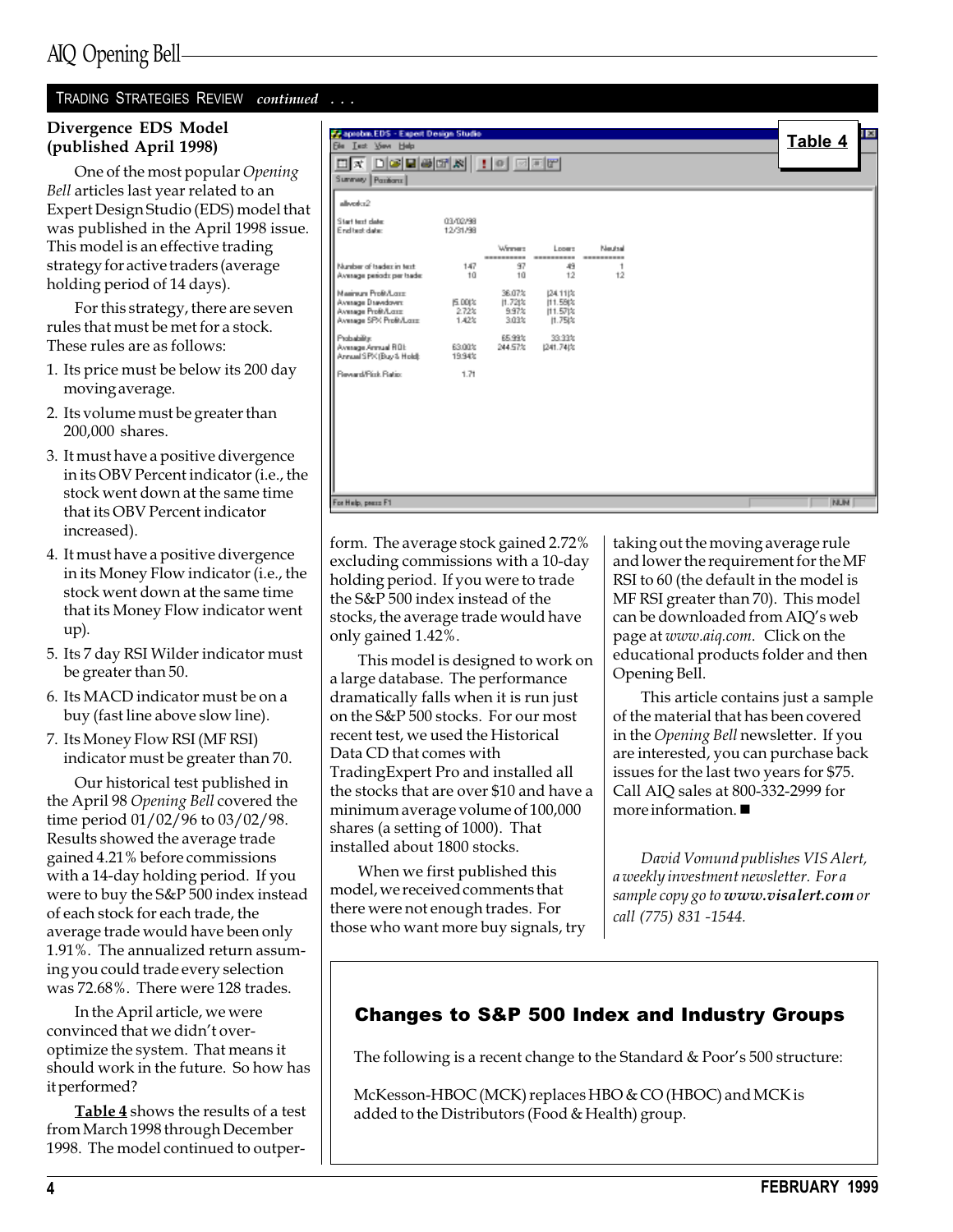#### MARKET TIMING

# PUTTING MARKET TIMING IN PERSPECTIVE

#### By David Vomund

I in the last few months we've run<br>series of articles on market timin<br>The attention we've devoted to<br>this subject may give the impression n the last few months we've run a series of articles on market timing.  $\blacksquare$  The attention we've devoted to that market timing is the most impor $tant element of a trading system. It's$ not. Security selection is more important. In this article, we'll put market timing in perspective.

For much of this decade the market has been so strong that market timing has been almost unnecessary. That was true until the last few years when a few severe corrections interrupted the bull run.

To help demonstrate the importance of stock selection, we'll look at the hypothetical performance of a perfect market timer versus the performance of a perfect stock selector. In order to obtain performance figures of a perfect market timer, we'll use the Zig Zag indicator to help spot the high and

low points in the market.

The Zig Zag indicator is designed for backtesting and has no forecasting value. New users often say that they plan to use the Zig Zag indicator because it has worked so well in the past. The reason it always works well in the past is because it is a self-

...if you are going to need the money within three years, then market timing is essential. For money set aside for retirement or college education, then stay invested and let the law of averages work in your favor.

correcting indicator. It finds the high and low points in price action and then connects these points with a straight line (see Figure 1).

By default, Zig Zag looks for 5% moves. That is, the line will change



direction every time a 5% move is made in the opposite direction. We'll repeat that this indicator is self correcting so it is always right in the past but should not be used for current analysis.

For our backtest, we changed the Zig Zag setting to 3 so that every 3%

move is significant. A perfect market timer would buy the day the Zig Zag bottoms and sell the day the Zig Zag tops. That means that the market timer is long the market on every 3% or more advance, and moves to cash the day the market tops whenever there is at least a 3% correction.

**Table 5** (next page) shows the individual trades of the perfect market timer. Assum-

ing that all profits are reinvested, the perfect market timer would have made 76% in 1996, 129% in 1997, and 140% in 1998. Obviously these are impressive results. Yet, if someone had the foresight to simply buy the best performing industry group on January 1 and then hold it for the remainder of the year, this person would have beaten the perfect market timer over the three-year period.

In 1996 his Oil (Drilling) industry group investment would have made 182%, in 1997 his Retail (Discount & Variety) investment would have made 123%, and in 1998 his Computer (Internet) investment would have made 513%.

Obviously no one could be a perfect market timer and only someone who is very lucky can pick the year's best performing group on January 1. Nonetheless, this should help demonstrate the important role of security selection.

Some people claim that market timing should not play a role in investing. They argue that, histori-

Market Timing continued on page 6

FEBRUARY 1999 55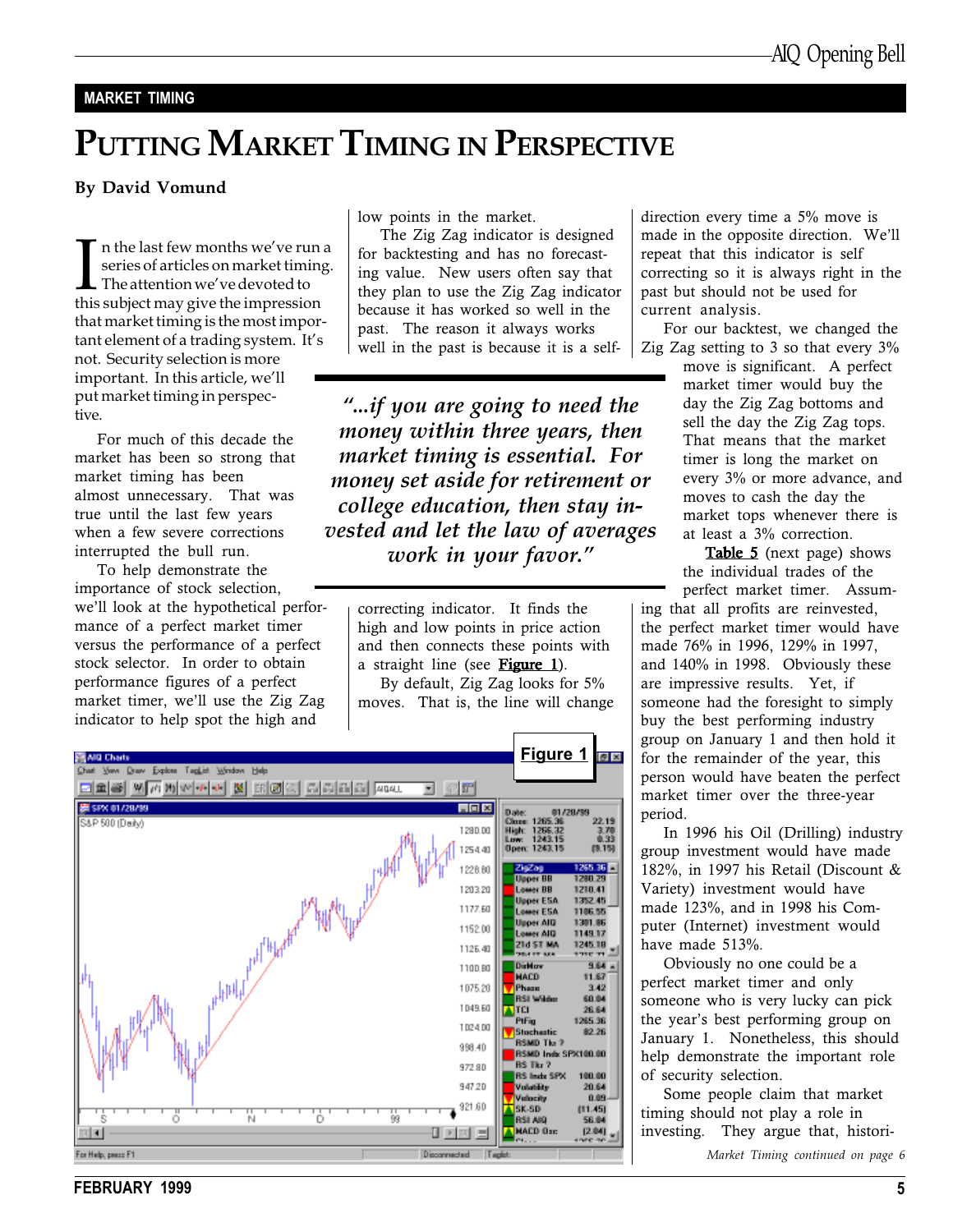#### MARKET TIMING continued . . .

## The Perfect World Market Timing S&P 500 Index

| <b>Buy Date</b>         | <b>Sell Date</b> | % Gain |  |  |  |  |  |
|-------------------------|------------------|--------|--|--|--|--|--|
| 01/10/96                | 02/12/96         | 10.52  |  |  |  |  |  |
| 03/08/96                | 04/03/96         | 5.11   |  |  |  |  |  |
| 04/11/96                | 05/24/96         | 7.50   |  |  |  |  |  |
| 07/24/96                | 08/22/96         | 7.03   |  |  |  |  |  |
| 09/05/96                | 11/25/96         | 16.57  |  |  |  |  |  |
| 12/16/96                | 12/31/96         | 13.22  |  |  |  |  |  |
| 1996 Return = 76.4%     |                  |        |  |  |  |  |  |
| Best Group:             |                  |        |  |  |  |  |  |
| Oil (Drilling) = $182%$ |                  |        |  |  |  |  |  |
|                         |                  |        |  |  |  |  |  |
| 12/31/96                | 02/18/97         | 26.81  |  |  |  |  |  |
| 04/11/97                | 08/06/97         | 30.19  |  |  |  |  |  |
| 08/15/97                | 08/20/97         | 4.28   |  |  |  |  |  |
| 08/29/97                | 10/07/97         | 9.30   |  |  |  |  |  |
| 10/27/97                | 11/05/97         | 7.50   |  |  |  |  |  |
| 11/12/97                | 12/05/97         | 8.59   |  |  |  |  |  |
| 12/24/97                | 12/31/97         | 4.04   |  |  |  |  |  |
| 1997 Return = 128.5%    |                  |        |  |  |  |  |  |

#### Best Group:

Retail (Disc. & Variety) = 123%

| 12/31/97 | 01/05/98 | 0.68  |
|----------|----------|-------|
| 01/09/98 | 04/22/98 | 21.81 |
| 04/28/98 | 05/04/98 | 3.41  |
| 06/03/98 | 06/09/98 | 3.30  |
| 06/15/98 | 07/17/98 | 10.19 |
| 08/14/98 | 08/18/98 | 3.62  |
| 08/31/98 | 09/08/98 | 6.89  |
| 09/10/98 | 09/23/98 | 8.76  |
| 10/08/98 | 11/27/98 | 24.27 |
| 12/03/98 | 12/07/98 | 3.27  |
| 12/14/98 | 12/31/98 | 7.71  |
|          |          |       |

1998 Return = 140.3%

Best Group:

Computer (Internet) = 513%

**Table 5**  $\Box$  cally, the return on equities is well above that seen on bonds or moneymarket instruments and stocks go up when looking at long-term time horizons. For example, holding stocks continuously for any 10-year period since 1945 has always proven profitable. Moreover, 96% of all the five-year periods were profitable.

What about the risk of buying at the market top? According to a study published in The Wall Street Journal, if you invested \$5,000 at the peak of the market every year over the past 20 years, you still would have quadrupled your investment.

How much market timing is used in a portfolio is a matter of personal preference. Many people who attend our seminars are surprised when they find out that I believe that market timing is an effective tool for lowering risk but in the long run it is not an effective tool for raising return.

In my view, if you are going to need the money within three years, then market timing is essential. For money set aside for retirement or college education, then stay invested and let the law of averages work in your favor.

Here is how I treat my portfolio. For my childrens' education and 401k money, I'm always fully invested. In the long run, a fully invested portfolio will beat a market-timed portfolio. That's why in my managed account program, we are always fully invested. Our focus is on good stock selection.

My first form of market timing comes in 10% increments. When

## Year-End Index of 1998 Articles

Opening Bell subscribers may obtain a free Index of 1998 Opening Bell articles by calling 1-800-332-299.

the market corrects 10% I buy. If it corrects another 10% I buy more. These are typically good opportunities to buy the "Wheaties" type stocks such as Microsoft, Intel, Applied Materials, Sun Microsystems, and Cisco Systems.

The next form of market timing uses the AIQ software. This is applied to the trading portion of your portfolio as well as money that may be needed in the next few years.

If you are near or are in retirement and can't afford to lose money, then short-term timing is important. Also, if you are a conservative investor focused on capital preservation, then short-term timing is important.

As for myself, I have a house that is scheduled for large-scale improvements. I can't afford to lose the money set aside for these projects but I still want the money to grow, so short-term market timing is important.

This is my view on market timing but this view is not widely held by other analysts. There is no correct answer on the role that market timing plays in everyone's analysis. It is an individual decision and you should simply do what you are comfortable with.  $\blacksquare$ 

## AIQ EDUCATIONAL SEMINAR

Safety Harbor Resort & Spa Tampa Bay, Florida

> Friday and Saturday March 5 & 6, 1999

Call for more information 800-332-2999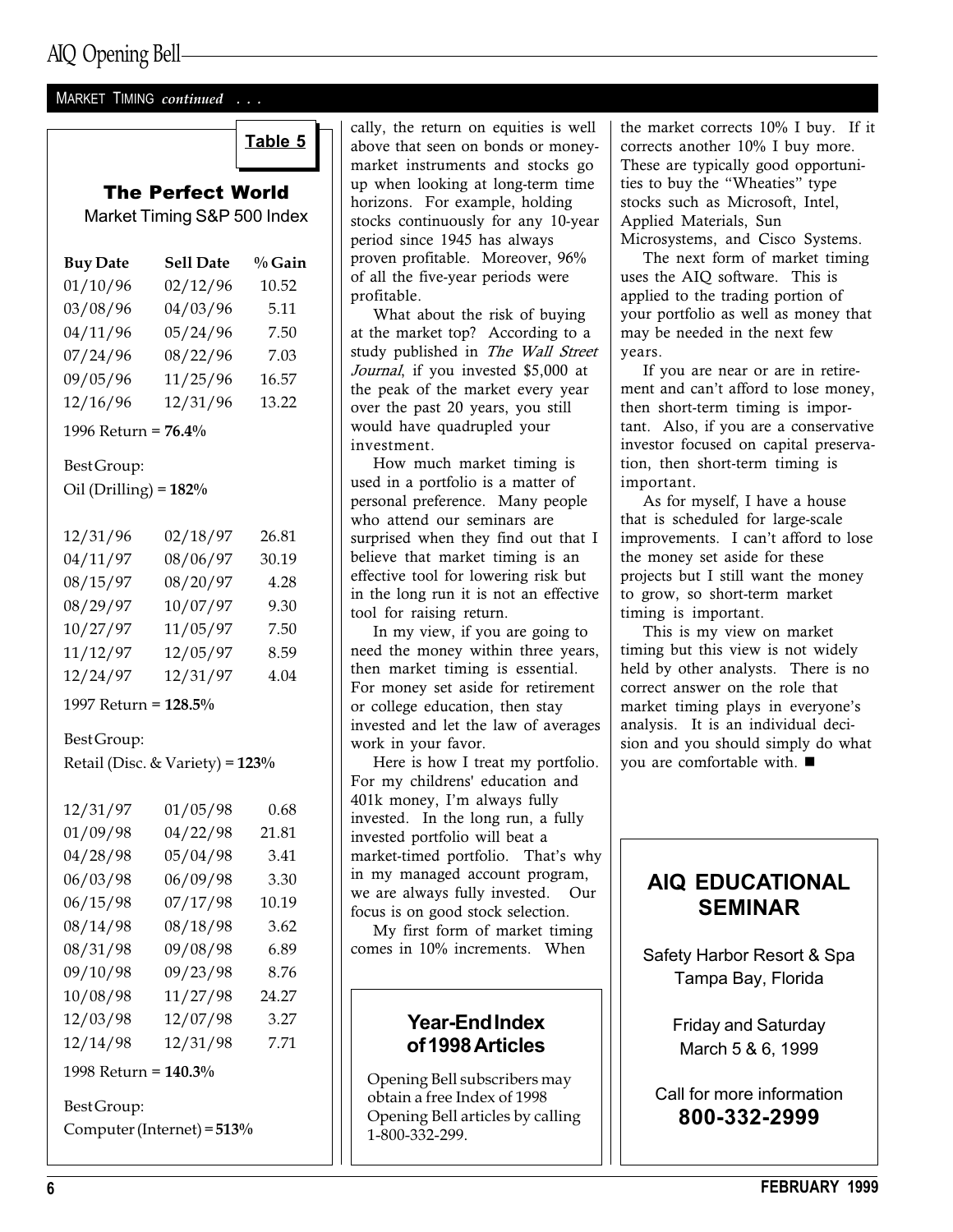#### READERS FORUM

This Question & Answer feature  $\perp$  will appear regularly in the Opening Bell. Send your questions to Editor, Opening Bell, P.O. Box 7530, Incline Village, NV 89452.

Q: Why are some of the technical indicators blank when you pull up an index in AIQ charts?

A: Indices do not usually have volume provided by the data service and therefore any indicator based on volume will not be computed.

Q: How do I add additional stocks to my database that came with the program?

A: Two ways. First, you can click on Ticker and New, in Data Manager. Second, while in Data Manager, type in the symbol you want to add (just start typing on the keyboard and a box will pop up that says "search for ticker"). If the symbol is not in your Master Ticker List, a box will pop up asking if you wish to search the Historical Data CD. This will add that symbol to your master ticker list. Check page 42 in the User Manual for additional features for the Historical Data CD.

Q: What are the "Hot Keys" in charts?

A: The "Hot Keys" are:

- A changes the vertical cursor to a diamond.
- G adds gridlines.
- $M$  puts the program into a trendline mode.
- Z zooms the chart larger (good for Point & Figure charting).
- $T tags$  the current chart to the selected tag list.
- ? brings up the Expert Rules.

 $R -$  to refresh real-time data.

- S to adjust for splits.
- O for overlays.

#### STOCK DATA MAINTENANCE

 $C - t$  o reconnect for real-time charts.

F - fundamentals

Q: Where do we find updates or fixes for the program?

A: From the TradingExpert Main Menu, click on Help (at the top of the screen), choose Tech Support/ Product Updates. Check this periodically for updates.

Q: How do I deselect reports that I do not want generated?

A: In Reports, click on Generate/ Setup Parameters. Deselect the reports that you do not want generated.

Q: Do I need to have the MyTrack program running in order to use Real Time in TradingExpert Pro?

A: No. MyTrack is a separate program and does not have to be running.

#### The following table shows past and future stock splits and large dividends:

| <b>Stock</b>        | Ticker      |     | Split/Div. Approx. Date | <b>Stock</b>           | Ticker      |     | Split/Div. Approx. Date |
|---------------------|-------------|-----|-------------------------|------------------------|-------------|-----|-------------------------|
| Yahoo Inc.          | YHOO        | 2:1 | 02/08/99                | Linear Technology      | LLTC        | 2:1 | 02/22/99                |
| Merck & Co.         | <b>MRK</b>  | 2:1 | 02/09/99                | Ha-Lo Industries       | HMK         | 3:2 | 02/22/99                |
| Atlas Air           | CGO         | 3:2 | 02/09/99                | Heritage Commerce      | <b>HTBK</b> | 3:2 | 02/22/99                |
| Broadcast.com       | <b>BCST</b> | 2:1 | 02/12/99                | Go2Net inc.            | <b>GNET</b> | 2:1 | 02/23/99                |
| Advanced Mktg. Svs. | <b>ADMS</b> | 3:2 | 02/16/99                | Ameritrade Holding     | <b>AMTD</b> | 2:1 | 02/22/99                |
| Medicis Pharm.      | <b>MRX</b>  | 3:2 | 02/17/99                | Xerox Corp.            | <b>XRX</b>  | 2:1 | 02/24/99                |
| Broadcom Corp.      | <b>BRCM</b> | 2:1 | 02/18/99                | Solectron Corp.        | <b>SLR</b>  | 2:1 | 02/25/99                |
| Jabil Circuit       | JBL         | 2:1 | 02/18/99                | Coast Bancorp          | <b>CTBP</b> | 2:1 | 02/26/99                |
| Insight Enterprises | <b>NSIT</b> | 3:2 | 02/19/99                | Pediatrix Medical Grp. | <b>PDX</b>  | 2:1 | 03/01/99                |

#### Trading Suspended:

Equity Corp Int'l (EQU), HBO & Co. (HBOC), Quaker State Corp (KSF), Spaghetti Warehouse Inc (SWH), Tetra Tech (WATR), Valley Forge (SCI)

#### Name/Ticker Changes:

Allied Waste Inds. (AWIN) to Allied Waste Inds. (AW), Alluminum Co of America (AA) to Alcoa Inc. (AA), BB & T Corp (BBK) to BB & T Corp. (BBT), Cracker Barrel (CBRL) to CBRL Group Inc. (CBRL), Lithia Motors Inc. (LMTR) to Lithia Motors Inc. (LAD), McKesson Inc. (MCK) to McKesson HBOC Inc. (MCK), Monaco Coach (MCCO) to Monaco Coach Corp. (MNC), Pennzoil Co (PZL) to Pennz Energy Co (PZE), Platinum Technology (PLAT) to Platinum Technology Int'l Inc. (PLAT), Specialty Equip Cos. (SPEQ) to Specialty Equip Cos. (SEC)